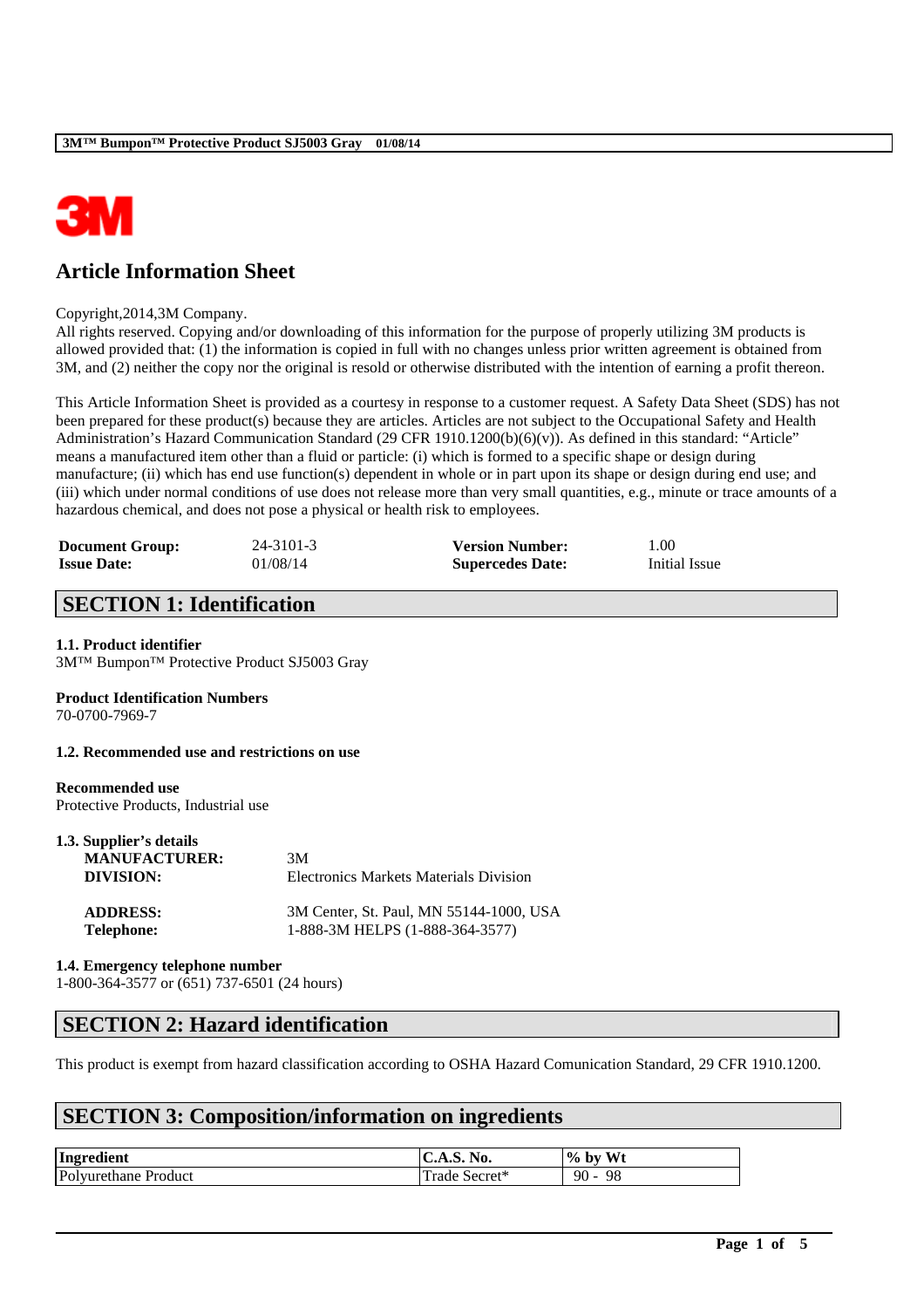#### **3M™ Bumpon™ Protective Product SJ5003 Gray 01/08/14**

| Vinyl Carrier   | Trade Secret* | $\overline{\phantom{a}}$ |
|-----------------|---------------|--------------------------|
| Rubber Adhesive | Trade Secret* | $\overline{\phantom{0}}$ |
| PET             | None          | Not Applicable           |

\*The specific chemical identity and/or exact percentage (concentration) of this composition has been withheld as a trade secret.

### **SECTION 4: First aid measures**

### **4.1. Description of first aid measures**

#### **Inhalation:**

No need for first aid is anticipated.

**Skin Contact:**  No need for first aid is anticipated.

**Eye Contact:**  No need for first aid is anticipated.

### **If Swallowed:**

No need for first aid is anticipated.

### **SECTION 5: Fire-fighting measures**

In case of fire: Use a fire fighting agent suitable for ordinary combustible material such as water or foam.

### **SECTION 6: Accidental release measures**

#### **6.1. Personal precautions, protective equipment and emergency procedures** Not applicable.

### **6.2. Environmental precautions**

Not applicable.

### **6.3. Methods and material for containment and cleaning up**

Not applicable.

## **SECTION 7: Handling and storage**

### **7.1. Precautions for safe handling**

This product is considered to be an article which does not release or otherwise result in exposure to a hazardous chemical under normal use conditions.

### **7.2. Conditions for safe storage including any incompatibilities**

No special storage requirements.

### **SECTION 8: Exposure controls/personal protection**

This product is considered to be an article which does not release or otherwise result in exposure to a hazardous chemical under normal use conditions. No engineering controls or personal protective equipment (PPE) are necessary.

\_\_\_\_\_\_\_\_\_\_\_\_\_\_\_\_\_\_\_\_\_\_\_\_\_\_\_\_\_\_\_\_\_\_\_\_\_\_\_\_\_\_\_\_\_\_\_\_\_\_\_\_\_\_\_\_\_\_\_\_\_\_\_\_\_\_\_\_\_\_\_\_\_\_\_\_\_\_\_\_\_\_\_\_\_\_\_\_\_\_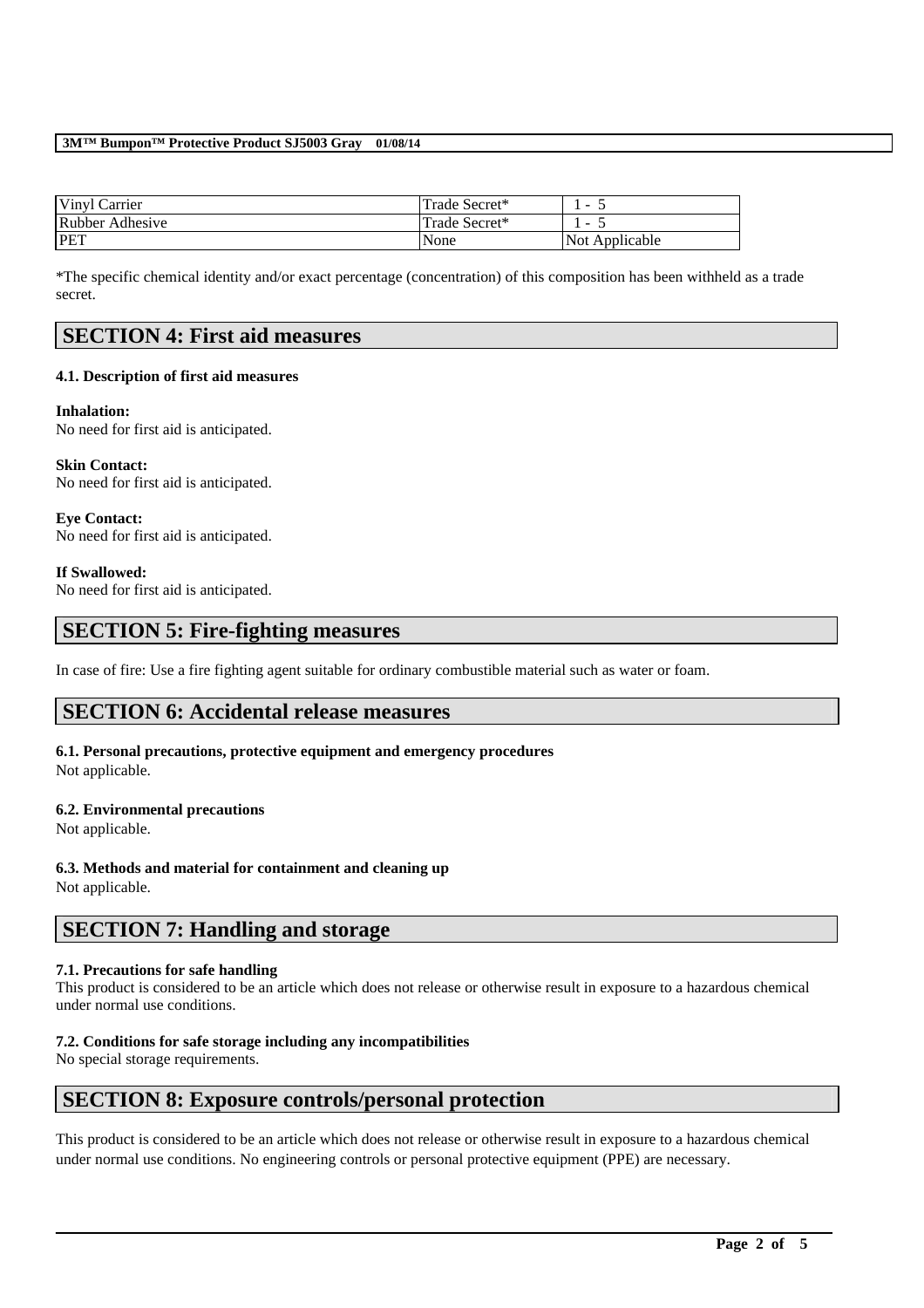### **SECTION 9: Physical and chemical properties**

#### **9.1. Information on basic physical and chemical properties** General Physical Form: **Solid**

**Odor, Color, Grade:** Gray bumpon with PET liner **Odor threshold** *Not Applicable*<br>**pH** *Not Applicable* **Melting point** *Not Applicable* **Boiling Point** *Not Applicable* **Flash Point** *Not Applicable* **Evaporation rate** *Not Applicable* **Flammability (solid, gas)** Not Classified **Flammable Limits(LEL)** *Not Applicable* **Flammable Limits(UEL)** *Not Applicable* **Vapor Pressure** *Not Applicable*

**Density** *Not Applicable* **Specific Gravity** *Not Applicable*

**Solubility in Water** Nil **Solubility- non-water** *Not Applicable*

**Partition coefficient: n-octanol/ water** *No Data Available* **Autoignition temperature** *Not Applicable* **Decomposition temperature** *Not Applicable* **Viscosity** *Not Applicable* **Volatile Organic Compounds** *Not Applicable* **Percent volatile** *Not Applicable* **VOC Less H2O & Exempt Solvents** *Not Applicable*

**Not Applicable Vapor Density** *Not Applicable*

\_\_\_\_\_\_\_\_\_\_\_\_\_\_\_\_\_\_\_\_\_\_\_\_\_\_\_\_\_\_\_\_\_\_\_\_\_\_\_\_\_\_\_\_\_\_\_\_\_\_\_\_\_\_\_\_\_\_\_\_\_\_\_\_\_\_\_\_\_\_\_\_\_\_\_\_\_\_\_\_\_\_\_\_\_\_\_\_\_\_

# **SECTION 10: Stability and reactivity**

This material is considered to be non reactive under normal use conditions.

## **SECTION 11: Toxicological information**

**Inhalation:** No health effects are expected

**Skin Contact:** No health effects are expected

**Eye Contact:** No health effects are expected

**Ingestion:** No health effects are expected

**Additional Information:**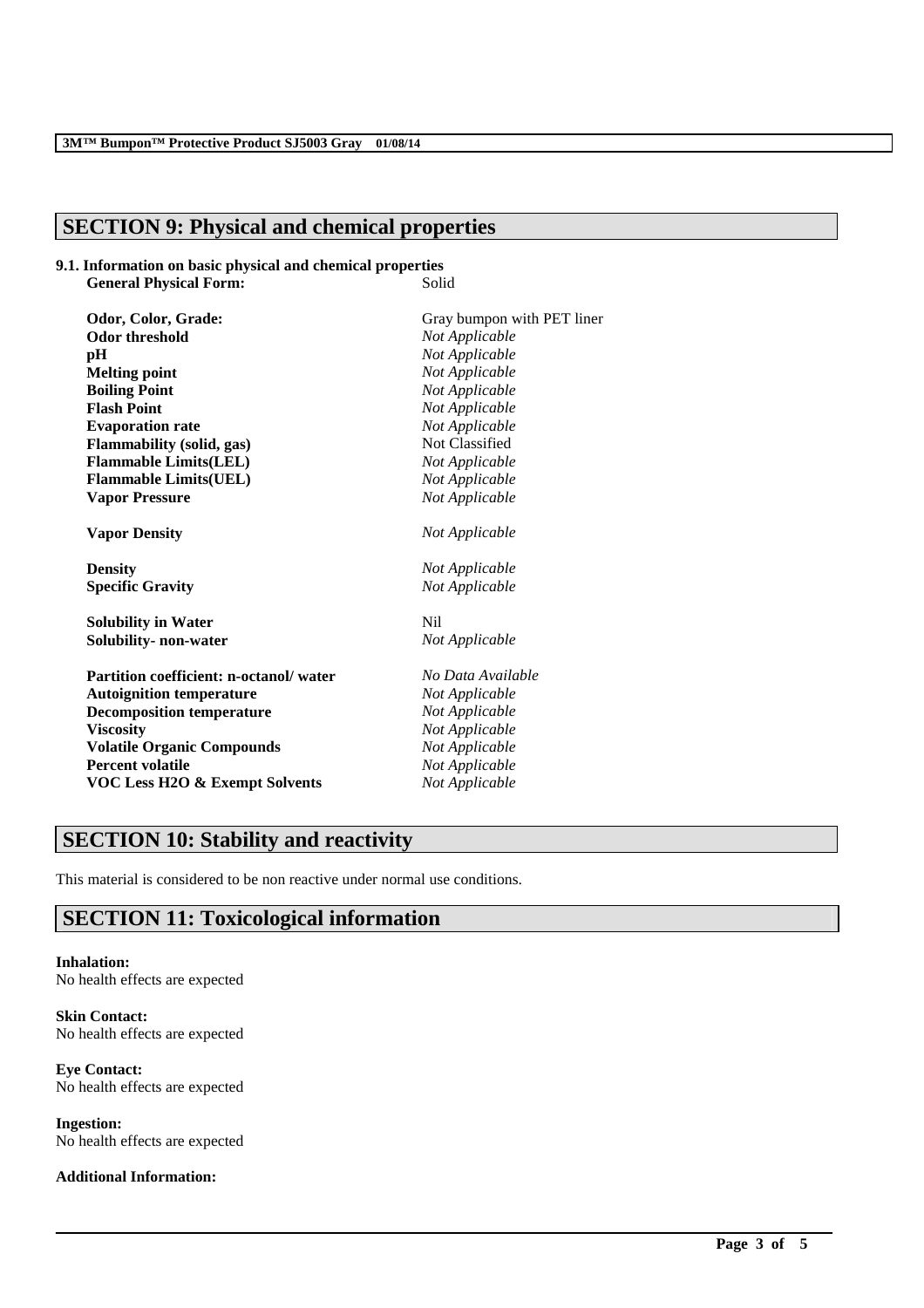#### **3M™ Bumpon™ Protective Product SJ5003 Gray 01/08/14**

This product, when used under reasonable conditions and in accordance with the directions for use, should not present a health hazard. However, use or processing of the product in a manner not in accordance with the product's directions for use may affect the performance of the product and may present potential health and safety hazards.

## **SECTION 12: Ecological information**

This article is expected to present a low environmental risk either because use and disposal are unlikely to result in a significant release of components to the environment or because those components that may be released are expected to have insignificant environmental impact.

## **SECTION 13: Disposal considerations**

Dispose of contents/container in accordance with the local/regional/national/international regulations.

# **SECTION 14: Transport Information**

Not regulated per U.S. DOT, IATA or IMO.

*These transportation classifications are provided as a customer service. As the shipper YOU remain responsible for complying with all applicable laws and regulations, including proper transportation classification and packaging. 3M transportation classifications are based on product formulation, packaging, 3M policies and 3M understanding of applicable current regulations. 3M does not guarantee the accuracy of this classification information. This information applies only to transportation classification and not the packaging, labeling, or marking requirements. The original 3M package is certified for U.S. ground shipment only. If you are shipping by air or ocean, the package may not meet applicable regulatory requirements.* 

## **SECTION 15: Regulatory information**

### **Chemical Inventories**

This product is an article as defined by TSCA regulations, and is exempt from TSCA Inventory requirements.

## **SECTION 16: Other information**

### **NFPA Hazard Classification**

**Health:** 0 **Flammability:** 1 **Instability:** 0 **Special Hazards:** None

National Fire Protection Association (NFPA) hazard ratings are designed for use by emergency response personnel to address the hazards that are presented by short-term, acute exposure to a material under conditions of fire, spill, or similar emergencies. Hazard ratings are primarily based on the inherent physical and toxic properties of the material but also include the toxic properties of combustion or decomposition products that are known to be generated in significant quantities.

| <b>Document Group:</b> | $24 - 3101 - 3$ | <b>Version Number:</b>  | 1.00          |
|------------------------|-----------------|-------------------------|---------------|
| <b>Issue Date:</b>     | 01/08/14        | <b>Supercedes Date:</b> | Initial Issue |

DISCLAIMER: The information in this Article Information Sheet (AIS) is believed to be correct as of the date issued. 3M MAKES NO WARRANTIES, EXPRESSED OR IMPLIED, INCLUDING, BUT NOT LIMITED TO, ANY IMPLIED WARRANTY OF MERCHANTABILITY OR FITNESS FOR A PARTICULAR PURPOSE OR COURSE OF PERFORMANCE OR USAGE OF TRADE. User is responsible for determining whether the 3M product is fit for a particular purpose and suitable for user's method of use or application. Given the variety of factors that can affect the use and application of a 3M product, some of which are uniquely within the user's knowledge and control, it is essential that the user evaluate the 3M product to determine whether it is fit for a particular purpose and suitable for user's method of use or

\_\_\_\_\_\_\_\_\_\_\_\_\_\_\_\_\_\_\_\_\_\_\_\_\_\_\_\_\_\_\_\_\_\_\_\_\_\_\_\_\_\_\_\_\_\_\_\_\_\_\_\_\_\_\_\_\_\_\_\_\_\_\_\_\_\_\_\_\_\_\_\_\_\_\_\_\_\_\_\_\_\_\_\_\_\_\_\_\_\_